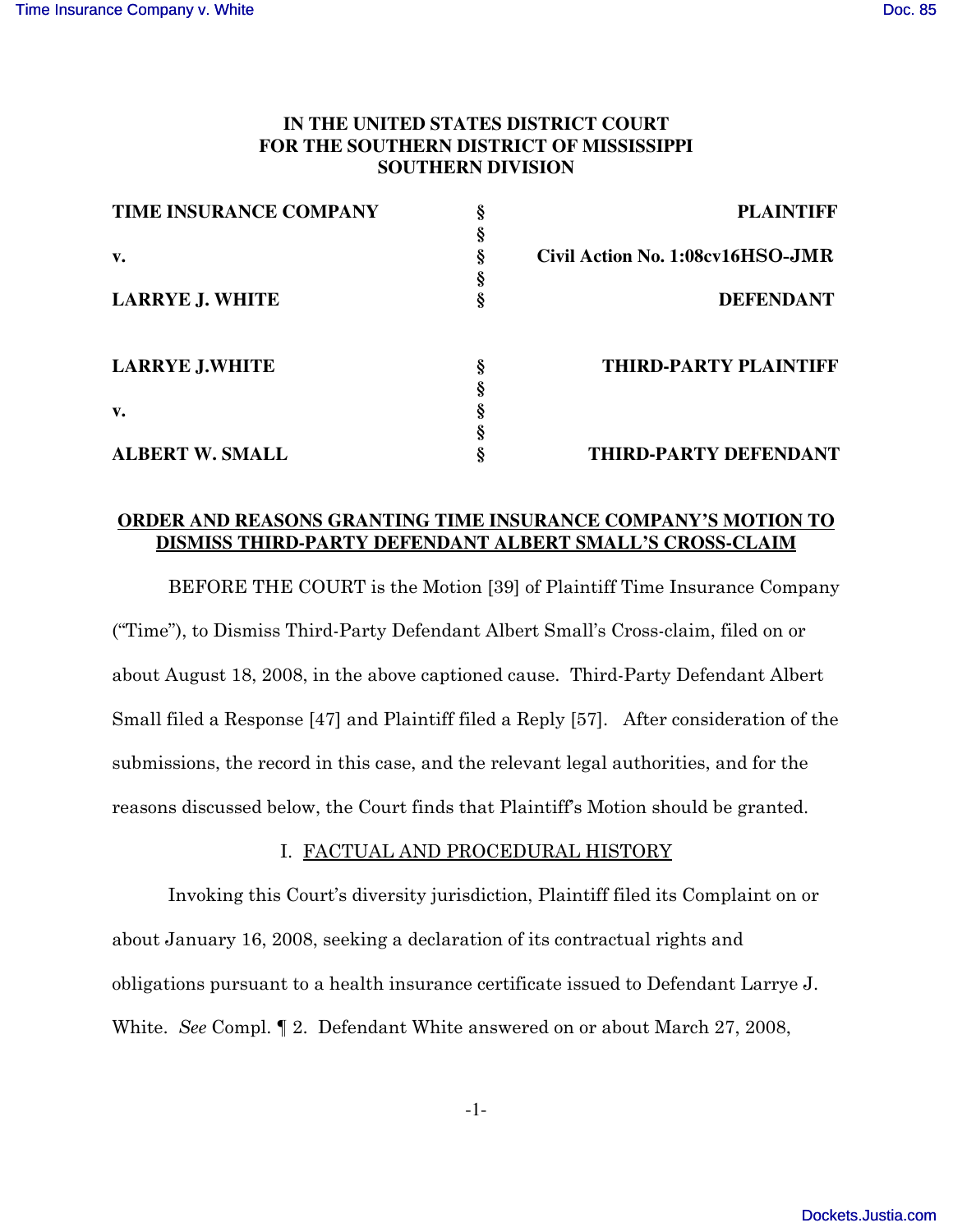asserting a Counterclaim against Time. See White's Answer and Countercl. On or about May 20, 2008, White filed a Third-Party Complaint against Albert W. Small, the insurance agent who procured the subject health insurance certificate. See Third-Party Compl. Small filed an Answer on or about June 25, 2008, asserting Counterclaims and/or Cross-claims against both White and Time for

negligence, breach of contract, negligent misrepresentation, and other legal fault on the part of Time and White, which damages include (a) worry, anxiety and mental anguish, (b) legal fees and expenses, (c) loss of time and the inconvenience of unnecessary involvement in this suit, and (d) other such injuries, losses, expenses and damages which may appear in discovery or at trial.

Small's Countercl. and Cross-cl. 1 2.

In its Motion, Plaintiff seeks dismissal of Third-Party Defendant Small's claim against it on grounds that on or about July 22, 2003, Small entered into a General Agent Sales Agreement ("Agreement") with Fortis Insurance Company ("Fortis"), a predecessor of Time. See Pl.'s Mot. 15. Because the Agreement contains a forumselection clause providing that the state and federal courts of the State of Wisconsin have exclusive jurisdiction and venue over claims arising under the Agreement, Plaintiff asserts that this Court lacks jurisdiction over Small's claim against it pursuant to Rules  $12(b)(1)$ ,  $12(b)(2)$ , and  $12(b)(3)$  of the Federal Rules of Civil Procedure. See id. ¶¶ 6-7

#### II. DISCUSSION

"The enforceability of a forum-selection clause is governed under federal law when jurisdiction is based on diversity." Capacitive Deionization Technology Systems,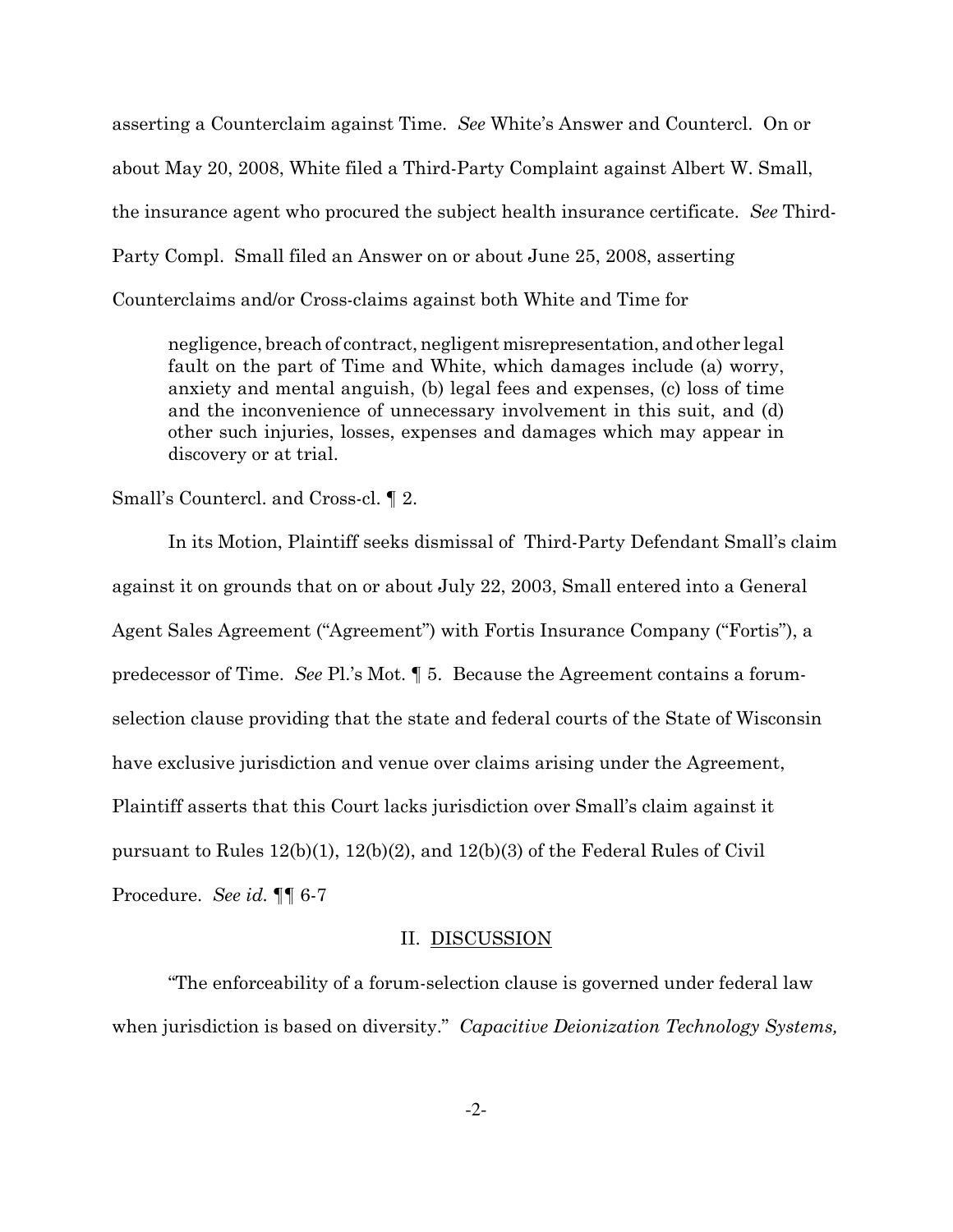Inc. v. Water & Sand International Capital, Inc., No. 3:08cv0038, 2008 WL 2796071, at \* 3 (N.D. Tex. April 21, 2008) (citing Haynsworth v. The Corporation, 121 F.3d 956, 962 (5th Cir. 2005)). A forum-selection clause is "prima facie valid and should be enforced unless enforcement is shown by the resisting party to be 'unreasonable' under the circumstances." Id. (quoting  $M/S$  Bremen v. Zapata Off-Shore Co., 407 U.S. 1, 20 (1972)). Unreasonableness may be found where: (1) the forum-selection clause was incorporated into the agreement as a product of fraud or overreaching; (2) the party opposing enforcement of a forum-selection clause will be "deprived of his day in court" because of the grave inconvenience or unfairness of the selected forum; (3) the chosen law is fundamentally unfair in that it deprives the plaintiff of a remedy; or (4) enforcement of the forum-selection clause would contravene a strong public policy of the forum state. See Haynsworth, 121 F. 3d at 962.

The forum-selection clause at issue here states that the Agreement between Fortis and Small "shall be governed by and construed in accordance with the laws of the state of Wisconsin...and the state and federal courts located in that state shall have exclusive jurisdiction over the parties for the purposes of adjudicating all disputes that may arise under [the] Agreement." Agrmt. at p. 6, attached as Ex. "2" to Pl.'s Mot. This Agreement is between "Fortis Insurance Company, by its current name or any new name or legal identity it may hold in the future...and Albert W. Small...." Id. at p. 1. There is no serious dispute that Time is a successor of Fortis. Because Small was the insurance agent retained to procure the subject health insurance certificate, and because the factual allegations and averments contained in

 $-3-$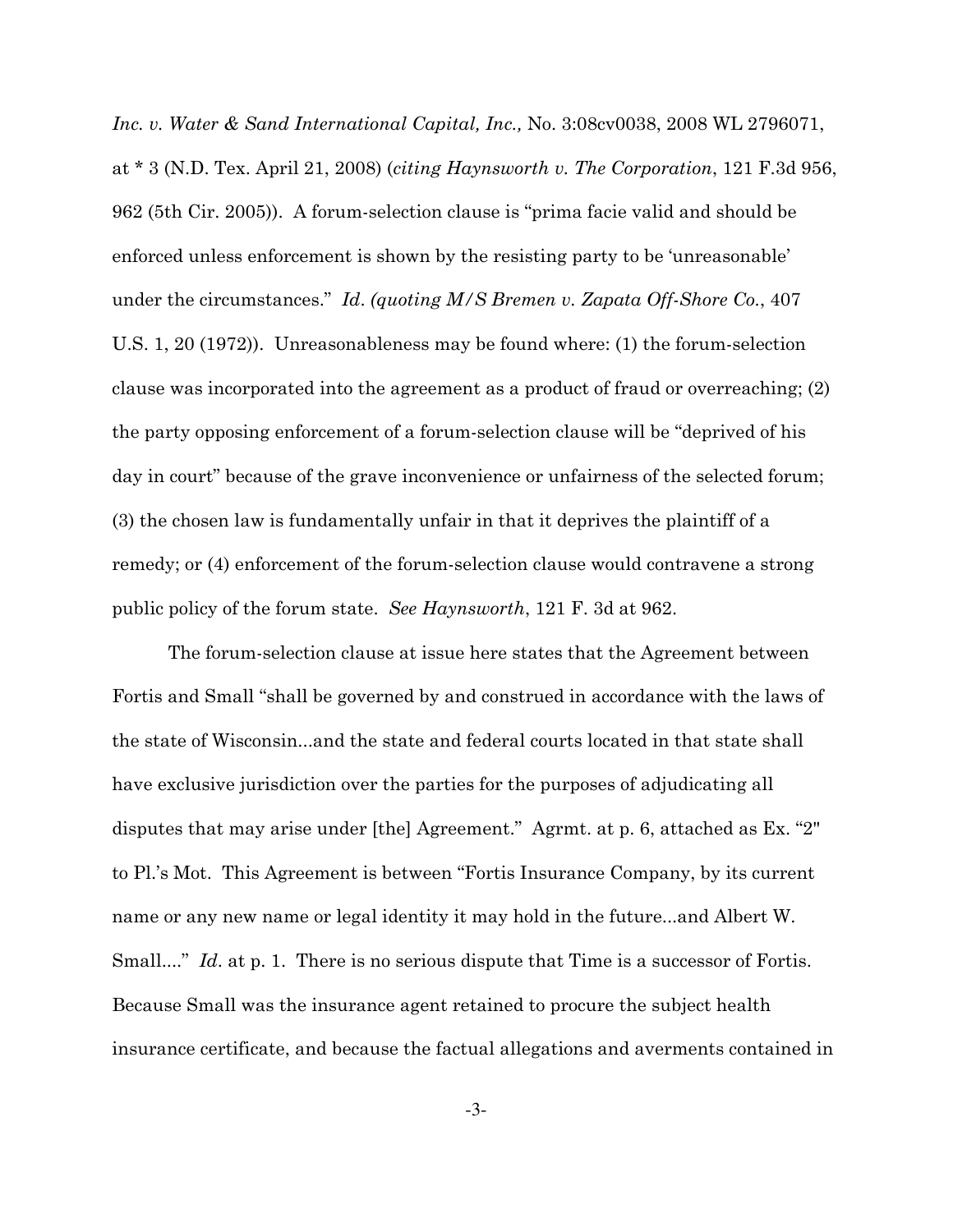the Third-Party Complaint, as well as those in Small's Counterclaim and Cross-claim, pertain to Small in this capacity, the Court is of the opinion that Small's claim against Time concerns a dispute that "arise[s] under [the] Agreement," and is therefore subject to the forum-selection clause.

As noted previously, a forum-selection clause will not be enforced where found "unreasonable" under the four factors articulated in  $Haynsworth$ . The party resisting enforcement on these grounds bears a "heavy burden of proof." *Haynsworth*, 121 F. 3d at 962 (quoting Bremen, 407 U.S. at 17). Small argues that the forum-selection clause is unreasonable since it is contained in a contract of adhesion. He also asserts that it would be unreasonable to uphold the clause pursuant to Rule  $14(a)(2)$  of the Federal Rules of Civil Procedure. In the alternative, Small argues that Time has waived enforcement of the clause by filing this lawsuit in Mississippi.

The Court is aware that forum-selection clauses contained in form contracts are, as a general matter, "subject to judicial scrutiny for fundamental fairness." *Carnival Cruise Lines, Inc. v. Shute, 499 U.S. 585, 595 (1991). However, "[t]he mere* fact that an agreement containing a forum-selection clause is a contract of adhesion does not render the clause unenforceable." Rimkus Consulting Group, Inc. v. Rault Resources, Inc., No. H-07-1494, 2008 WL 901483, at \* 6 (S.D. Tex. March 31, 2008) (quoting Matthews v. Rescuesom Corp., No. 05-4834JEI, 2006 WL 414096, at  $*6$  (3d) Cir. Feb. 16, 2006); see also Carnival Cruise Lines, 499 U.S. at 594 (holding that a forum-selection clause on the back of a cruise ticket was enforceable despite lack of bargaining over the terms of the clause); Foster v. Chesapeake Ins. Co., Ltd., 933 F.2d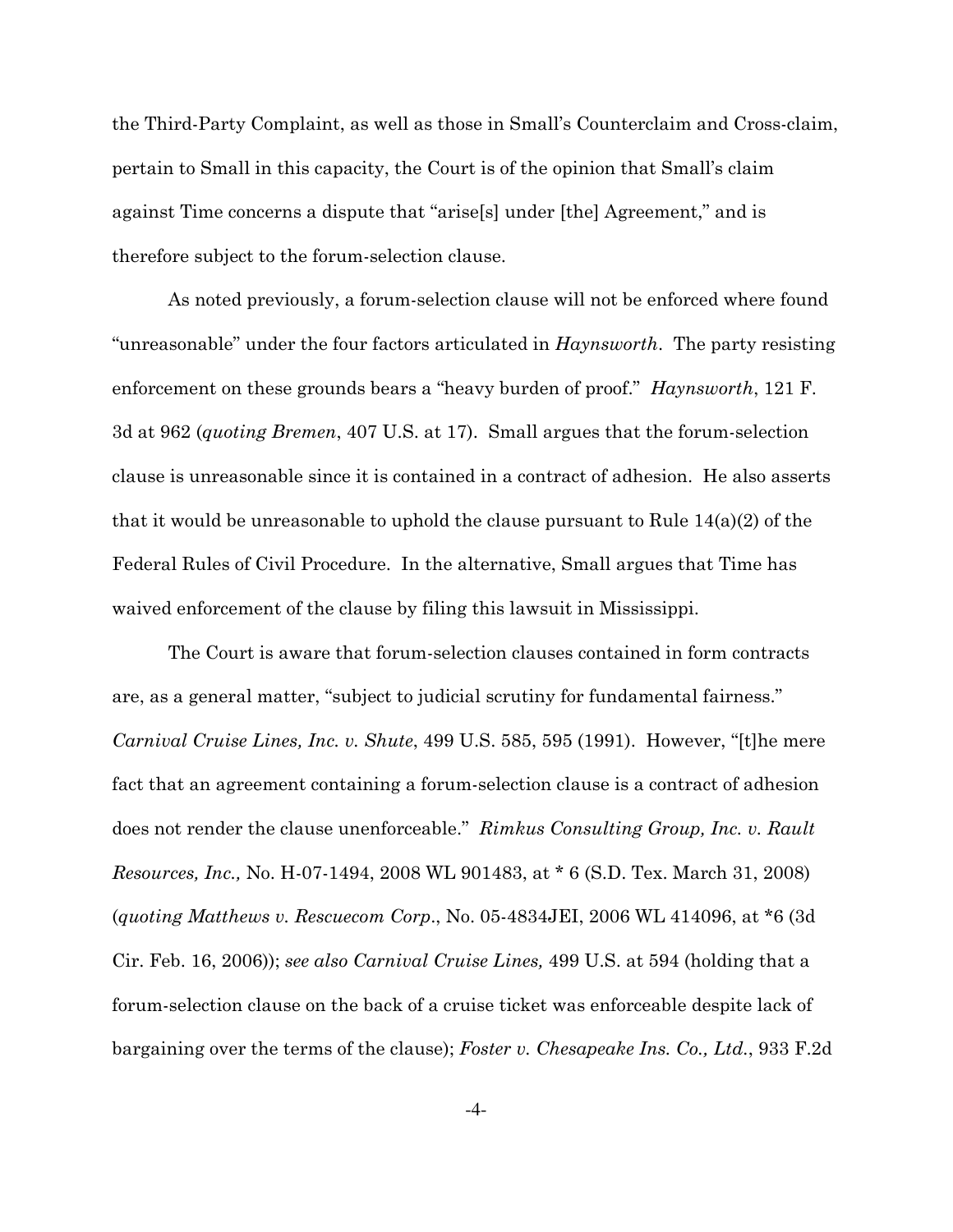1207, 1219 (3d Cir. 1991) ("That there may not have been actual negotiations over the [forum-selection] clause does not affect its validity."); Pugh v. Arrow Electronics, Inc., 304 F. Supp. 2d 890, 894 (N.D. Tex. 2003). Small has not provided sufficient evidence that the Agreement or clause was not negotiable or that he otherwise had no reasonable opportunity to bargain over its terms. See Cleveland v. Mann, 942 So. 2d 108, 116 (Miss. 2006) (defining adhesion contract under Mississippi law). Moreover, the clause was in clear and unambiguous language, was set apart in an enumerated paragraph, was not typed in fine print, and appeared in a document no more than eight pages in length. See Estate of Dunn v. American Health Centers, Inc., No. 4:05cv114-D-B, 2006 WL 2701166, at \* 3-4 (N.D. Miss. Sept. 18, 2006). Based upon the foregoing, the Court cannot find that the forum-selection clause was the product of fraud or overreaching, or that it is otherwise unreasonable.

Nor can the Court find that enforcement of the forum-selection clause is prohibited by Federal Rule of Civil Procedure Rule 14(a)(2):

The person served with the summons and third-party complaint-the "thirdparty defendant":

(A) must assert any defense against the third-party plaintiff's claim under Rule 12;

(B) must assert any counterclaim against the third-party plaintiff under Rule 13(a), and may assert any counterclaim against the third-party plaintiff under Rule 13(b) or any crossclaim against another third-party defendant under Rule 13(b) or any crossclaim against another third-party defendant under Rule 13(g);

(C) may assert against the plaintiff any defense that the third-party plaintiff has to the plaintiff's claim; and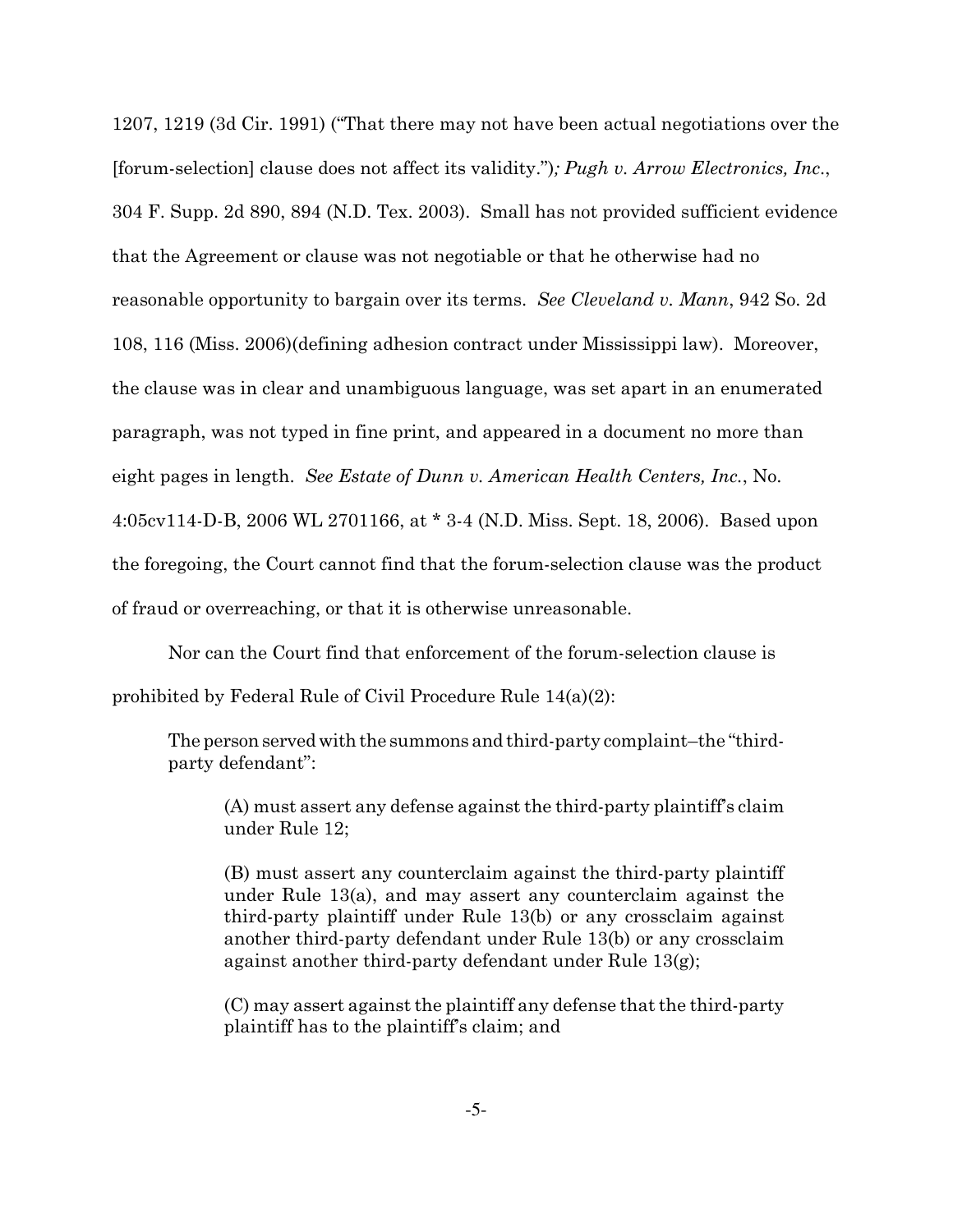(D) may also assert against the plaintiff any claim arising out of the transaction or occurrence that is the subject matter of the plaintiff's claim against the third-party plaintiff.

#### FED. R. CIV. P.  $14(a)(2)$ .

According to Small, permitting this case to proceed in this Court while requiring him to file a separate lawsuit against Time in Wisconsin would eviscerate Rule  $14(a)(2)$  as well as many of the other Federal Rules of Civil Procedure. See Resp. at p. 4-5. However, it is clear from a plain reading of Rule  $14(a)(2)(D)$  that a thirdparty defendant  $may$ , not *must*, assert any claim against the original plaintiff arising out of the transaction or occurrence that is the subject matter of the original plaintiff's claim against the third-party plaintiff. Because Rule 14(a) does not require a third-party defendant to assert a claim against an original plaintiff, "it necessarily implies that he is free to assert that claim in a later action." Nelson v. Corcoran, 904 F.2d 710, at \*2 n.2 (9th Cir. 1990); see also Staffer v. Bouchard Transportation Co., Inc., 697 F. Supp. 765, 766 (S.D. N.Y. 1988). Since Time has not asserted any claim against Small, Small's claim against Time cannot be viewed as a compulsory counterclaim which would necessarily have to be asserted in this action pursuant to Rules 13(a) and 14(a)(3). See FED.R.CIV.P. 14(a)(3).

Small has not advanced any other compelling argument why the forumselection clause is otherwise unreasonable. The record is insufficient to support the conclusion that Small would be "deprived of his day in court because of the grave inconvenience or unfairness of the selected forum." Nor does the record sufficiently establish that he would be deprived of a remedy under Wisconsin law, or that a strong

 $-6-$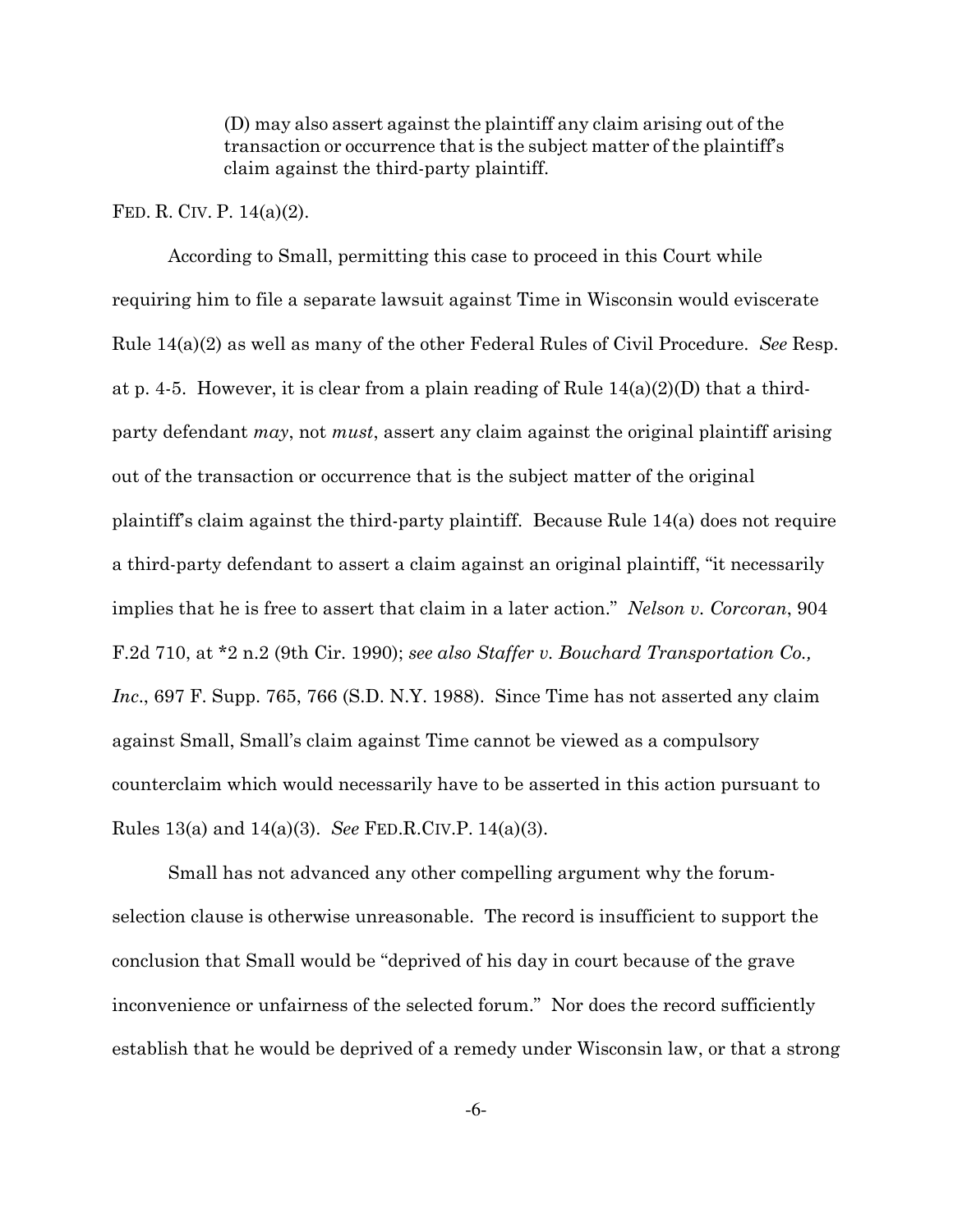public policy of the forum state would be contravened. Without more, it is not enough to speculate that Wisconsin law may not allow for the enforcement of the forumselection clause. Small, not Time, bears the ultimate burden of establishing the unreasonableness of the forum-selection clause, and that burden is a "heavy" one. See *Haynsworth v. The Corporation*, 121 F.3d 956, 962 (5th Cir. 2005). There is nothing inherently unfair about bifurcating lawsuits where reasonable forum-selection clauses are in place between some, but not all, parties. See Abbott v. Graves, No. 07-454, 2008 WL 2355730, at \* 2 (E.D. La. June 5, 2008) (dismissing, based upon a valid forum-selection clause, the third-party plaintiff's claim against the third-party defendant, and proceeding with the remainder of the case).

Nor is the Court persuaded that Time waived the forum-selection clause by filing its lawsuit against White in Mississippi. Both federal and state courts must have personal jurisdiction over the parties. See Kuhn Knight, Inc. v. VMC *Enterprises, Inc.,* 464 F. Supp. 2d 806, 811 (W.D. Wis. 2006) ("A federal court has personal jurisdiction over a non-consenting, nonresident defendant if a court of the state in which that court sits would have jurisdiction over the lawsuit."). Upon review of the pleadings and the health insurance certificate, there is no indication that White would have been subject to personal jurisdiction in Wisconsin.<sup>1</sup> See id. (setting forth

Small has also asserted that Time waived the forum-selection clause by failing to plead it as a defense in its Answer to Small's Cross-claim. By Text Only Order dated November 18, 2008, Chief United States Magistrate John M. Roper granted Time's Motion to Amend its Answer. In its Amended Answer [79], filed on or about November 18, 2008, Time pled the subject forum-selection clause as an affirmative defense. The Court, having reviewed the record, is of the opinion that permitting the amendment was appropriate. Small's argument as to this issue is therefore moot.